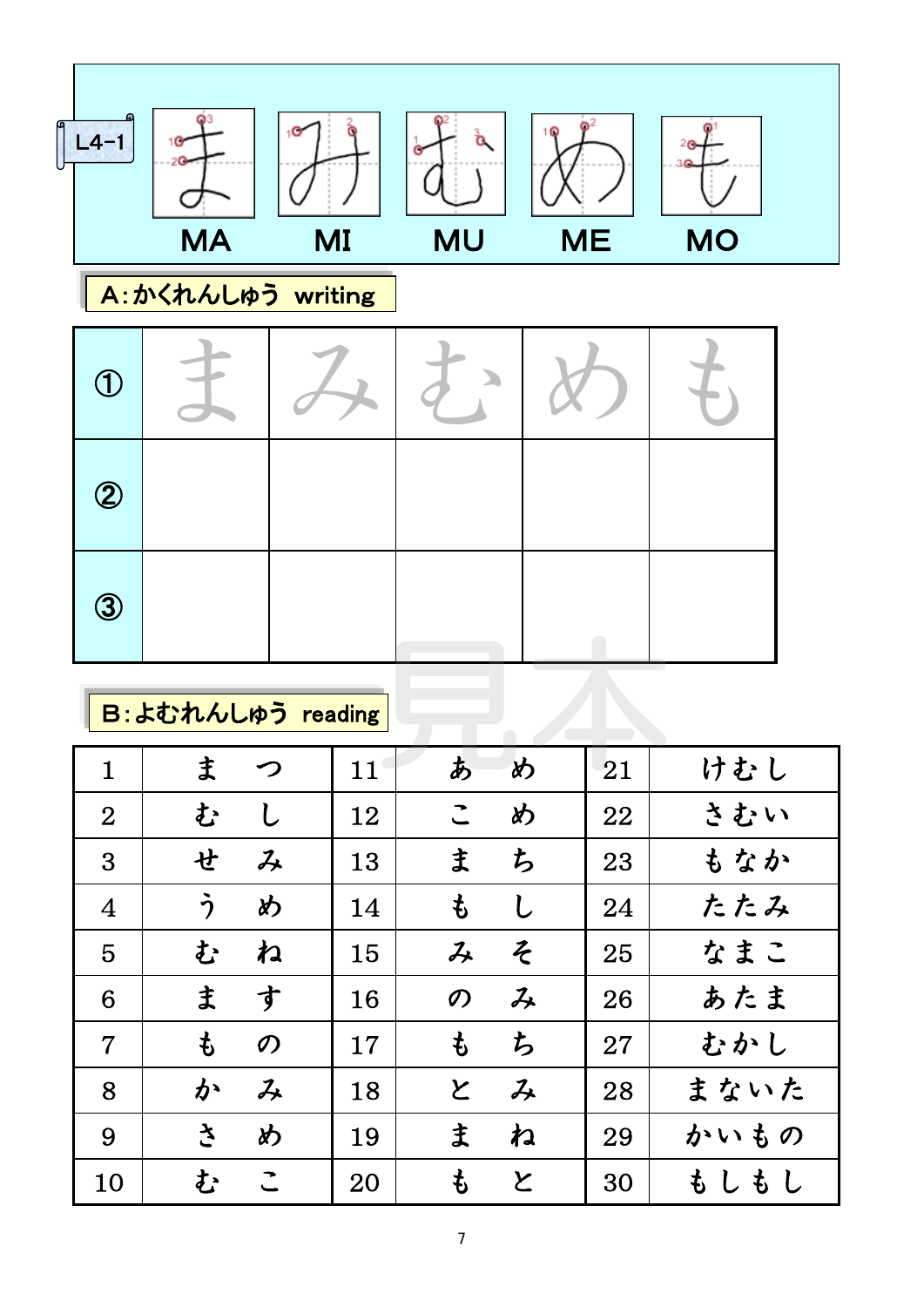## $L$  7 ちょうおん/CHOO ON : long vowels  $\phi'(ka) \rightarrow \phi(b)(kaa)$  (he)→ へい(hee)  $\bigodot$ (f)  $E(b)$  $\overline{5})$ Mr /Ms Oka Ш  $\mathbf{H}$  $\blacktriangleleft$  $\blacktriangleright$  $\blacktriangleleft$ bb. **TITLE** TITLE

Here we'll study long vowels. The letter inside the red circle continues the sound of the vowel in the preceding letter. For example, " $\phi$ " (ka)->" $\phi$ " (kaa). When the previous letter has the vowel "a," "i," or "u," you need to follow it with "あ," "い," or "う," respectively. When the previous letter ends in the vowel "e," however, you need to attach "い," and not "え." When the vowel is "o," you usually need to attach "う" rather than "お." (Exceptions include とおい and おおきい. )

※ In writing Katakana letters, the sound of the long vowel is written by using "-," like "カード /kaado(card),.""タクシー/takushii(taxi)," and "ビールbiiru(beer)."

|                   | $\mathbb{R}$ $\mathbb{R}$ or $\mathbb{C}$ or $\mathbb{C}$ $\mathbb{C}$ $\mathbb{C}$ $\mathbb{C}$ $\mathbb{C}$ $\mathbb{C}$ $\mathbb{C}$ $\mathbb{C}$ $\mathbb{C}$ $\mathbb{C}$ $\mathbb{C}$ $\mathbb{C}$ $\mathbb{C}$ $\mathbb{C}$ $\mathbb{C}$ $\mathbb{C}$ $\mathbb{C}$ $\mathbb{C}$ $\mathbb{C}$ $\mathbb{C}$ $\mathbb{C}$ |   |                 |                 |            |                 |               |  |  |  |
|-------------------|-------------------------------------------------------------------------------------------------------------------------------------------------------------------------------------------------------------------------------------------------------------------------------------------------------------------------------|---|-----------------|-----------------|------------|-----------------|---------------|--|--|--|
| $\vert$ 1 $\vert$ | $\sim$ $\sqrt{2}$ $\sqrt{2}$                                                                                                                                                                                                                                                                                                  |   | 5 おかさん /おかあさん 9 |                 | てき/ていき     |                 | 13 おばさん/おばあさん |  |  |  |
| l 2 <sup> </sup>  | きて/きいて                                                                                                                                                                                                                                                                                                                        | 6 | ゆき/ゆうき          | 10 <sup>1</sup> | くき/くうき     | 14 <sup>1</sup> | すき/すうき        |  |  |  |
| l 3 l             | せと/せいと                                                                                                                                                                                                                                                                                                                        |   | とり/とりい          |                 | 11  こい/こうい | 15 <sup>1</sup> | つき/つうき        |  |  |  |
|                   | 4  くつ/くつう                                                                                                                                                                                                                                                                                                                     | 8 | おく/ おおく         |                 | 12  とく/とおく | 16 <sup>1</sup> | とち/とうち        |  |  |  |
| 17                | 18 おばあさん に ふうせん を もらいました。<br>こうこうせい が じゅうどう を しています。                                                                                                                                                                                                                                                                          |   |                 |                 |            |                 |               |  |  |  |

<mark>|B かくれんしゅう: writing|</mark> eg. kinoo → きのう

A よむれんしゅう : reading

eg. つち(tsuchi) vs つうち(tsuuchi)

|                | yooi                         | 4               | okaasan | 7 | niisan  | 10 | eego                          |
|----------------|------------------------------|-----------------|---------|---|---------|----|-------------------------------|
| $\overline{2}$ | kuuki                        | 5               | tookyoo | 8 | chiisai | 11 | fuusen                        |
| 3              | gakusee                      | $6\phantom{1}6$ | kookoo  | 9 | ojiisan | 12 | otooto                        |
| 13             | chuugakusee ga hitori imasu. |                 |         |   |         |    | kyooto de tokee o kaimashita. |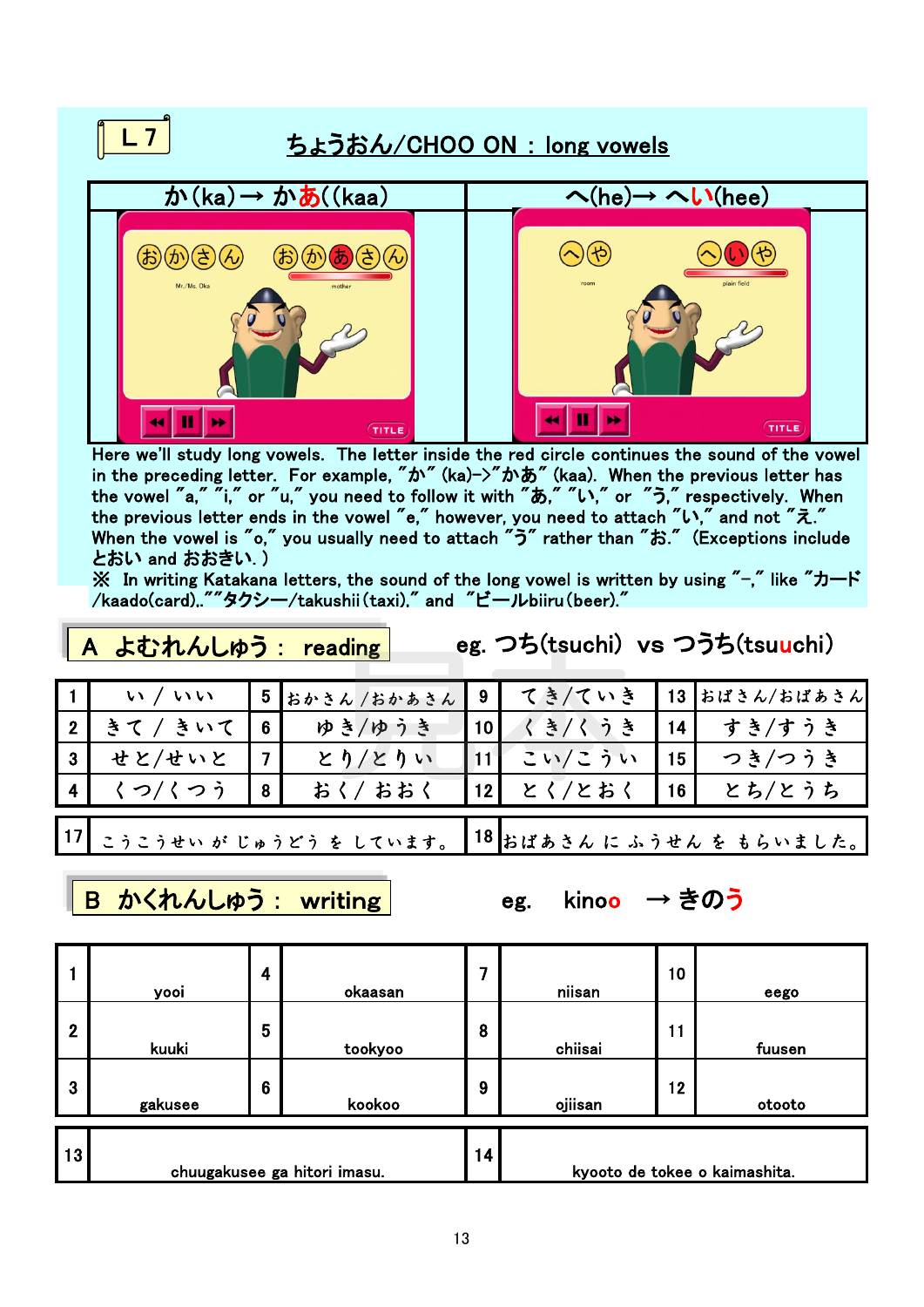

## A: かぞえましょう (kazoemasyoo) : Let's practice counting mora.

eg. わたし(watashi)→ 3mora

|                         | watashi    |                 | shinbun  | 13 | ginkooin    | 19 | getsuyoobi |
|-------------------------|------------|-----------------|----------|----|-------------|----|------------|
| $\overline{2}$          | kutsu      | 8               | hon      | 14 | <b>kyoo</b> | 20 | tokee      |
| $\overline{3}$          | hiragana   | 9               | kaishain | 15 | kissaten    | 21 | tsukue     |
| $\overline{\mathbf{4}}$ | е          | 10 <sub>1</sub> | jimusyo  | 16 | iie         | 22 | gakkoo     |
| 5                       | hiruyasumi |                 | kitte    | 17 | muzukashii  | 23 | tookyoo    |
| $6\phantom{1}6$         | ocha       | $\overline{2}$  | gyuunyuu | 18 | zasshi      | 24 | toshokan   |

## | こたえ : answers |

| 24 | 4              | 21              | $\mathbf{3}$    | 18 | $\mathbf{3}$    | 15 | $5\overline{)}$ | 12 | 4 | 9 | $5\phantom{.0}$ | $6\phantom{1}6$ | 2 | 3             |  |
|----|----------------|-----------------|-----------------|----|-----------------|----|-----------------|----|---|---|-----------------|-----------------|---|---------------|--|
| 23 | $\overline{4}$ | 20 <sup>1</sup> | $\mathbf{3}$    | 17 | $5\phantom{.0}$ | 14 | $\overline{2}$  | 11 | 3 | 8 | $\overline{2}$  | 5               | 5 | $\mathcal{P}$ |  |
| 22 | 4              | 18              | $5\overline{)}$ | 16 | $\mathbf{3}$    | 13 | $6\phantom{.}6$ | 10 | 3 |   |                 | 4               |   |               |  |